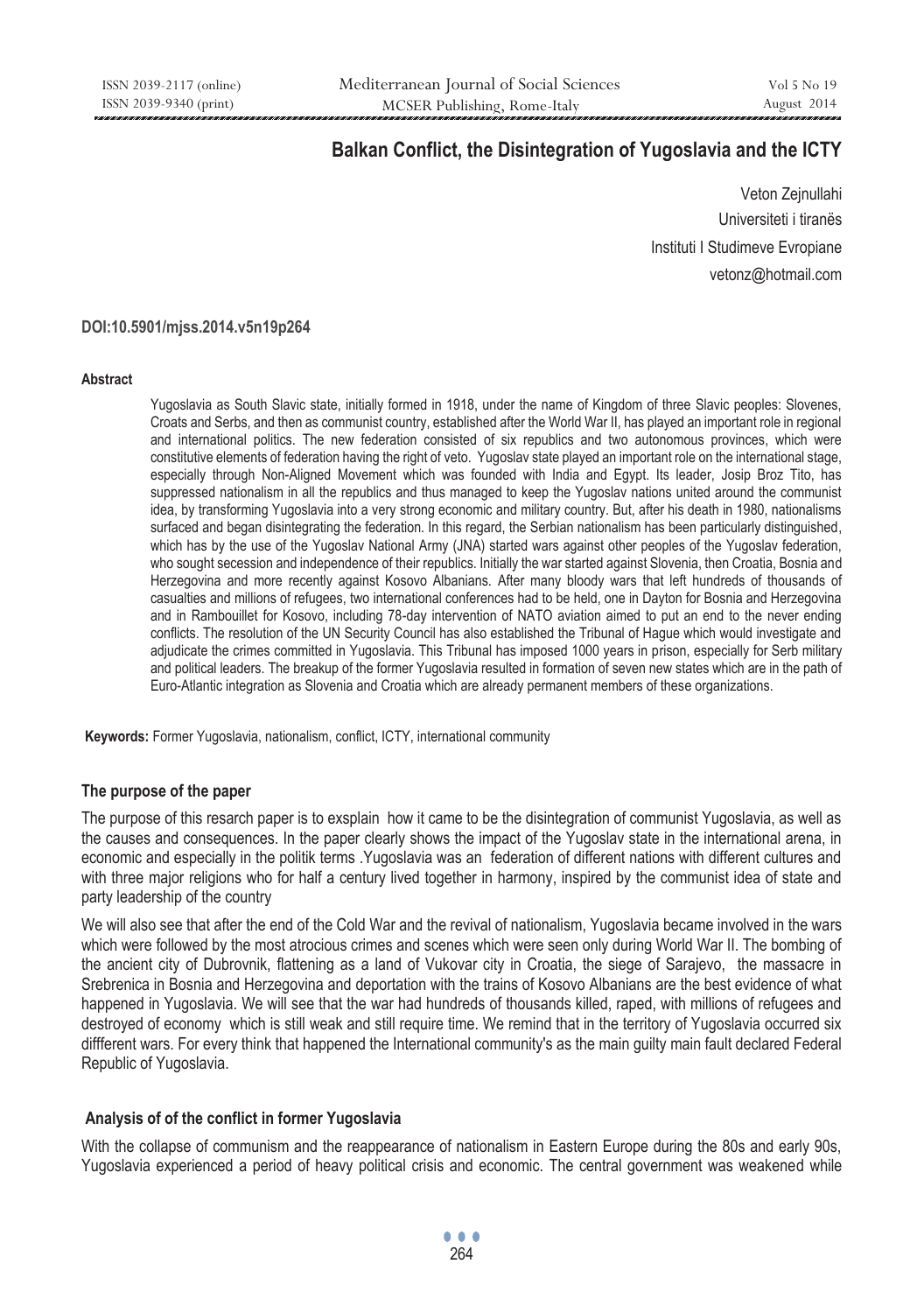| ISSN 2039-2117 (online) | Mediterranean Journal of Social Sciences | Vol 5 No 19 |
|-------------------------|------------------------------------------|-------------|
| ISSN 2039-9340 (print)  | MCSER Publishing, Rome-Italy             | August 2014 |

militant nationalism strengthened. In scene came many political parties, some of which are committed to the immediate independence of the republics and others seeking greater powers for some specific republic within the federation.

Political leaders began using nationalist rhetoric to eradicate common Yugoslay identity and fostering fear and distrust among the different ethnic groups. In 1991 breakup of Yugoslavia was approaching at a time when Slovenia and Croatia blamed Serbia for unfair dominance of the Yugoslav government, army and finances. Serbia on the other side of accusing these two republics to the Balkans separatism. Balkan problematic history starting from dates of nationalistic doctrines of statehood. These doctrines were not fully unfolded as simultaneously and fully national identity platforms with the political goals. (Lisen Bashkurti, On international law and International organisation, Gerr, Tiranë, 2006, f.103)

The main causes of dissolution of the Yugoslav federation dealing with the deep economic crisis, the big interethnic hate of its peoples, nationalism and international circumstances. An important fact is the role of leaders ranging from Josip Broz Tito to the last leaders who definitely destroyed Yugoslavia.

The rebirth of the nationalism for big Serbia, must have a cause, which can be linked to the collapse of the Yugoslav economy. (William Blum, The CIA and the U.S. military, Tirana, 2005, p. 585)

Serbia sped up the dissolution process of the Yugoslav Federation, being prepared for conflicts that would bring terrible wars in the regions of Yugoslavia. (Ana Lalaj, Kosovo, The long path towards self-determination 1948-1981, Tirana, 2000, p. 48)

Action that laid the peak of Yugoslav crisis, was the joint maintaining of the JNA, the Yugoslav army, driven by Serbian hegemonism, led by Slobodan Milosevic, mainly for the Serbian interests. But, in front of the world and in front of other peoples of Yugoslavia was insisted on preserving the territorial integrity of AVNOJ Yugoslavia. Here initially started undoing of the only common thread that was left of the Yugoslav community - its army. (Ramë Buja, Conference of Rambujese, Prishtinë, 2006, f. 27 – 29)

Slovenia's declaration of independence actually ended the existence of the SFRY. After the declaration of independence of Croatia, Macedonia, and Bosnia and Herzegovina at April 1992, the federation were left only with Serbia and Montenegro. The remaining two republics declared the Federal Republic of Yugoslavia (FRY) at 27 April 1992. In 2003, the Federal Republic of Yugoslavia was reconstituted and changed its name to the State Union of Serbia and Montenegro. This union was disbanded by proclamation of independence of Montenegro on 3 June 2006 and Serbia on 5 June 2006. U.S. funding have access to all social environments of the federation, which had begun the democratic party or movement. (William Blum, The CIA and the U.S. military, Tirana, 2005, 587)

As a result of direct involvement in all wars that were taking place, the Federal Republic of Yugoslavia was strongly condemned by the international community for its role in these wars and it was decided to stricter economic sanctions, military, cultural and sporting. So a lot of success occurred when issuing the resolution for so called Yugoslavia, when was decided to remove her from all international institutions, deciding an embargo, UN forces were sent in the territories where the fight took place and for penalty of Serbia and Montenegro, although as a aggressors,but in this regard had major delays. (Karen A. Mingst, Bazat e marrëdhënieve ndërkombëtare, Tiranë, 2008, f. 222), Fundamentals of international relations, Tirana, 2008, p. 222)

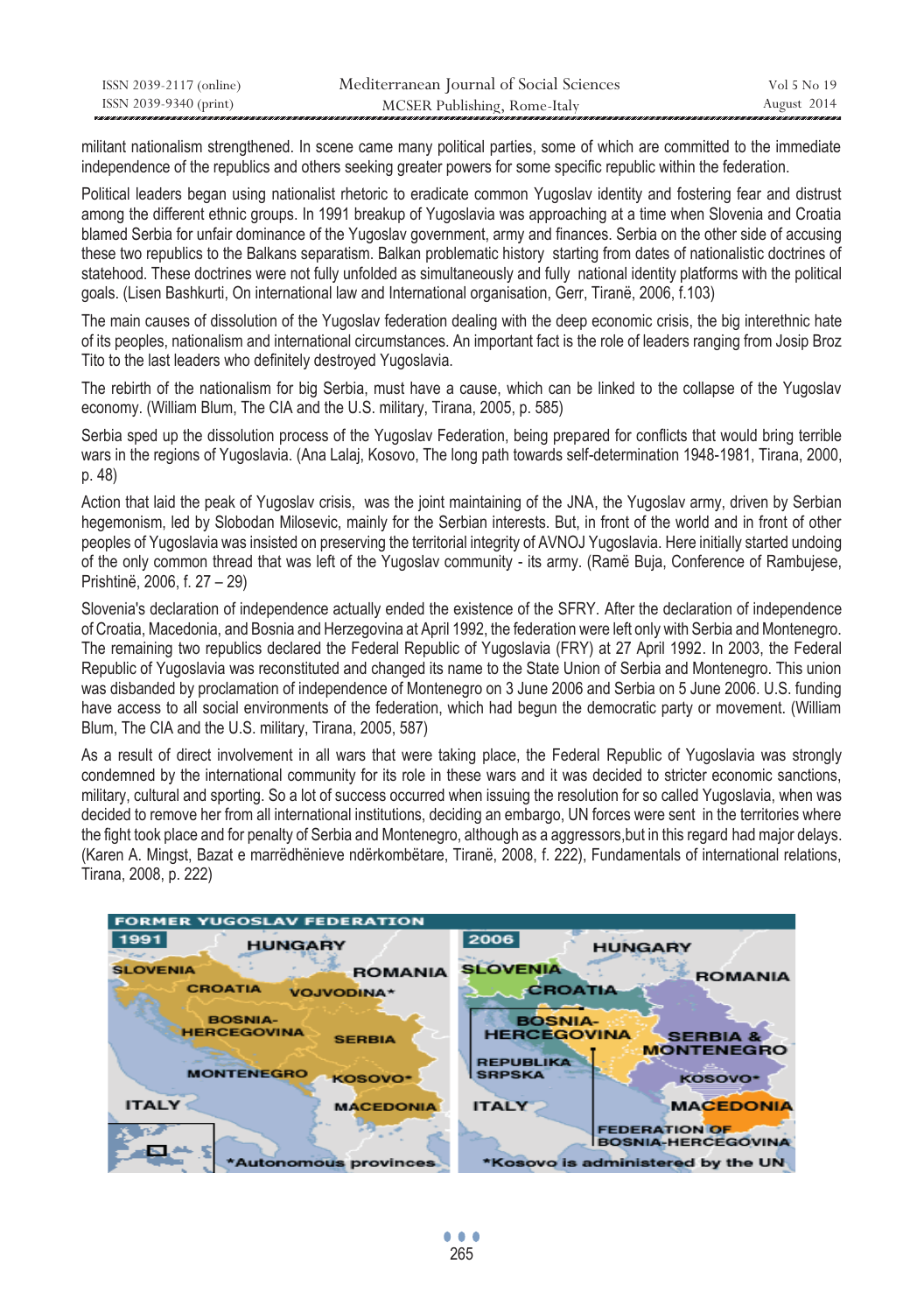| ISSN 2039-2117 (online) | Mediterranean Journal of Social Sciences | Vol 5 No 19 |
|-------------------------|------------------------------------------|-------------|
| ISSN 2039-9340 (print)  | MCSER Publishing, Rome-Italy             | August 2014 |

Map of former Jugosllavisё before and after the war (http://newsimg.bbc.co.uk),

# Chronology of the dissolution of former Yugoslavia

The process of dissolution began with the coming to the power of Slobodan Milosevic in Serbia and the drafting of the Memorandum of the Academy of Sciences and Arts of Serbia, under which Serbia was not equal to other republics in the former Yogosllavia federation because the Kosovo and Vojvodina as a two autonomous provinces had elements of the Serbian statehood. Serbian regime began with aggressive policy towards the two provinces until termination of their autonomy in March of 1989, that was followed by Kosovo Albanian protests that were crushed by violence, many citizens were killed.Disclosure of Serbian program for a big Serbia by threatening other nations with war occurred in June 1989 near Pristina in Gazimestan marking the defeat of the Serbs by the Ottomans 600 years ago .This threat came directly from Serbian President Slobodan Milosevic. Later it will be understood that the plan was that the Serbs within Serbia to enter Bosnia and Herzegovina, Montenegro and part of Croatia at the points of Karlovac-Karlobag-Virovitica.

The republics in the west of the country Slovenia and Croatia seeing these actions of Serbia initially reacted in the 14th Congress CCY, by leaving the hall in protest and dissent against Serbian domination tendencies by giving clear signs that they think of separation from Yugoslavia.Exactly the 14th Congress of CCY held in January of 1990 marks the end of what was called Yugoslavia. In the meantime, all the republics and provinces were formed political parties that engage in Jugosllavia.The 1991 marks the beginning of the end of Yugoslavia because in June 1991 Sllovenia marks declaration of independence, she was the first that was seperated formally from Yugoslavia.

This attack caused the Yugoslav National Army (JNA) which resulted in a short military conflict, known as the "ten days - War" which ended with the victory of the Slovenian forces and the withdrawal of forces and armament of the JNA. There is a general conviction that Yugoslavia especially Serbia itself was specifically interested in the removal of Slovenia from the federation because in this way would have a less enemy towards in the realization of the project for the creation of a Big Serbia.

Yugoslav army was deployed in Croatia where the local Serbs expected uprising against the Croatian government, in the meantime Croatian government was changed and was leded by Croatian nationalists who tried as the same as those Slovenians.Croatia declared independence on the same date with Slovenia, but oppositely from Sllovenia in Croatia the local Serb uprising with the help of the JNA and Serbia and declared their independent state in nearly a third of Croatian territory which was called Serbian Republic of Krajinës while Croats and non-Serbs nations were deported from the area in a violent campaign of ethnic cleansing. Fierce fighting during the second half of 1991 included the bombing of the ancient city of Dubrovnik and Vukovar siege and destruction of Serb forces.

But in the summer of 1995, the Croatian Army launched two major offensives codenamed "Storm" and took control of the entire territory except a corner known as Eastern Slavonia which was integrated in Croatia in January 1998 during a peaceful transition under United Nations administration.

The struggle was happened also in Bosnië and Herzegovina and the savagery was the bloodiest of all conflicts of dissolution of Yugosllavia. The strategic position of this republic made him the object of effort and Croatian Serb-dominated part of its territory. In fact, the leaders of Serbia and Croatia had met secretly in 1991 in Karadjordjevo and had agreed on the division of Bosnia and Herzegovina and to leave the muslims a small enclave .

 In March of 1992, in referendum which Serb boycotted, more than 60% of citizens of Bosnja and Hercegovina voted for independence. Almost immediately thereafter, in April 1992, Serbians from Bosnja rebelled with support of the JNA and Serbia and declared Serbian Republic of Bosnia and Herzegovina in the territories controlled by them.

It is estimated that over 200,000 people were killed, thousands of Bosnian women were systematically raped and two million people, or more than half the population, were forced to leave their homes as a result of the war that lasted from April 1992 to November 1995 when the peace agreement was signed in Dayton.

Rudolf Perina, head of diplomatic missions in Belgrade, participant of Bosnia Peace Conference was direct, in a statement:' In Dayton were invited people those who fight.''(Blerim Shala: Vitet e Kosovës 1998 – 1999, Prishtinë, 2001, f. 22). All parties to the conflict created the infamous concentration camps for civilians in Prijedor, Omarska, Konjic, Dretel, and other countries.

The biggest crime carried out during this war happened in the summer of 1995, when the Bosnian town of Srebrenica, which was declared a protected area by the United Nations, was attacked by forces led by Bosnian Serb commander Ratko Mladic. Within a few days in early July, over 8,000 mens and boys Bosnian Muslims were executed by Serb forces in an act of genocide. The remaining women and children were expelled from the city. It is interesting to note that prior to the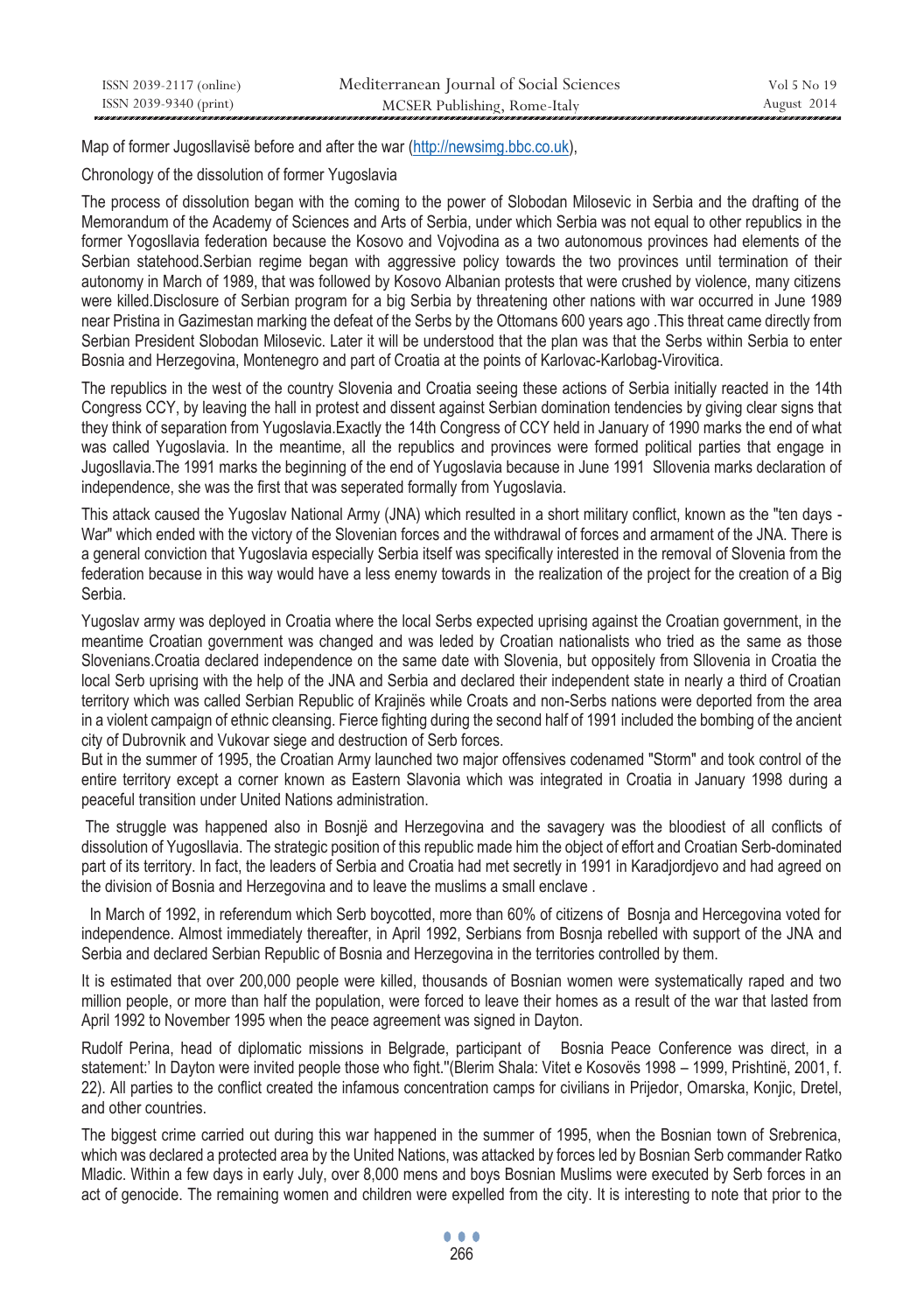| ISSN 2039-2117 (online) | Mediterranean Journal of Social Sciences | Vol 5 No 19 |
|-------------------------|------------------------------------------|-------------|
| ISSN 2039-9340 (print)  | MCSER Publishing, Rome-Italy             | August 2014 |

execution of Bosniaks in Srebrenica a Serbian Orthodox priest blessed the arms of those who will carry out the massacre. The choice was made for Bosnia and Herzegovina is not a good example of solving international crises.

At the end of Dayton summit, the U.S. government came to a stay in a document that was a resume of the U.S. Department of State Summit, which became known that the outer wall of sanctions against Serbia remain in force, unless other constraints, was the solution of the Kosovo issue, which means that this attitude of the U.S. administration for Kosovo was clear, but Summit didnt brought anything single and unique for that. (Ramë Buja: konferenca e Rambujesë, Prishtinë, 2006, f.43)

According to Richard Holbrooke:'' Dayton conference had a very busy and complex agenda, so that when it enters the Kosovo issue would endanger the negotiation process and the peace agreement may not be reached ''. (Greg Capmbell: The Road to Kosovo, A Balkan Diary, Colorado, London, 2000, p. 153)

But Kosovo it was exactly the other areas of conflict, where the Albanian majority demanded independence by continuing with the method of civil resistance that was started in 1990. In 1998, violence erupted becauce the Kosovo Liberation Army (KLA), enjoyed the support of a majority Kosovar Albanians was set up in open revolt against Serbian rule, which resulted in the deployment of military and police forces to suppress the insurgents. In their campaign, Serb forces attacked civilians being shelled villages and forcing Kosovo Albanians to leave their homes. This situation coincides exactly with the words Vasa Çubriloviq Serbian academician since 1937 when he says that "It remains to be used a method which Serbia has practically used after 1878, burned secretly villages and parts of the city where Albanians live." (Srbija i Albanci, knjiga prva,Ljubljana, 1989)

So Serbia had not waived continuing Kosovo war and using the same actions: violence, massacres, deportations, burning'' But even this form of Serbian terror war to disrupt the momentum of the Albanian and the Kosovo Liberation Army .'' (Misha Glenny, The Fall of Yougosllavia, London, 1996, p. 33)

After the failure of efforts to resolve the crisis in talks mediated by the international community in Rambouillet, NATO conducted a 78-day campaign of air attacks against targets in Kosovo and Serbia.

In response, Serbian forces intensified persecution of Kosovo Albanian civilians being deported over a million Albanians from Kosovo. Form of deportation trains to Macedonia was completely the same with what the German Nazis did to the Jewish people during World War II. In the end, Serbian President Slobodan Milosevic agreed to withdraw military forces and police from Kosovo. About a million Albanian refugees returned to their homes and about 100,000 Serbs fled Kosovo for fear of retaliation. In June 1999, Serbia accepted international administration of Kosovo before determining its final status, which was determined on 17 February 2008 when Kosovo's parliament declared independence which is currently recognized by 106 countries of the world and which was confirmed International Court of Justice.

After the loss suffered in the Kosovo war and leaving forever from Kosovo in 1999, the majority of Serbian forces were deployed in the Presevo Valley to become even more difficult situation already quite irritated and turning it into a new area of conflict, should know that municipalities Presevo is mostly Albanians in Serbia. (http://www.kt.gov.rs/lt/articles/presheva/)

This situation became unbearable and the population began to organize itself by forming self-defense UÇPMB is the abbreviation for the Liberation Army of Presevo, Medvegja and Bujanovac where conflict broke Serbian government forces. The intervention of the international community was immediate and after much consultation with the Albanian as well as Serbian special envoy of the Secretary General of NATO Ambassador Pieter Feith managed to reduce the negotiating table Serbian and Albanian sides.

In these talks Peace Agreement was reached with the name "Konçul Agreement" but the situation remains the same, with the only difference that the population massively outgoing towards Kosovo and Western European countries, especially after the removal of visa regime by the EU Serbia.Besides the conflict in the Presevo Valley war broke out in Macedonia, which was on the southern republics of the Yugoslav federation, and which declared independence in the fall of 1991 and had a peaceful separation. Later was admitted to the United Nations with a temporary name – Former Yugoslav Republic of Macedonia (FYROM).

Former Yugoslav Republic of Macedonia, whose population consists of Macedonians and Albanians and some minorities, peace experienced during Yugoslav fighters during the 90s. Being defined as a state only Macedonians and Albanians induced response in early January 2001, the National Liberation Army (NLA) of ethnic Albanians confronted with security forces seeking autonomy or independence for areas inhabited by Albanians in this country. Armed conflict was held for several months in 2001 and ended with a peace agreement - "The agreement of the Ohrid Framework" which provided for power sharing, disarmament of Albanian fighters, and deployment of a force of NATO supervision. But even though it has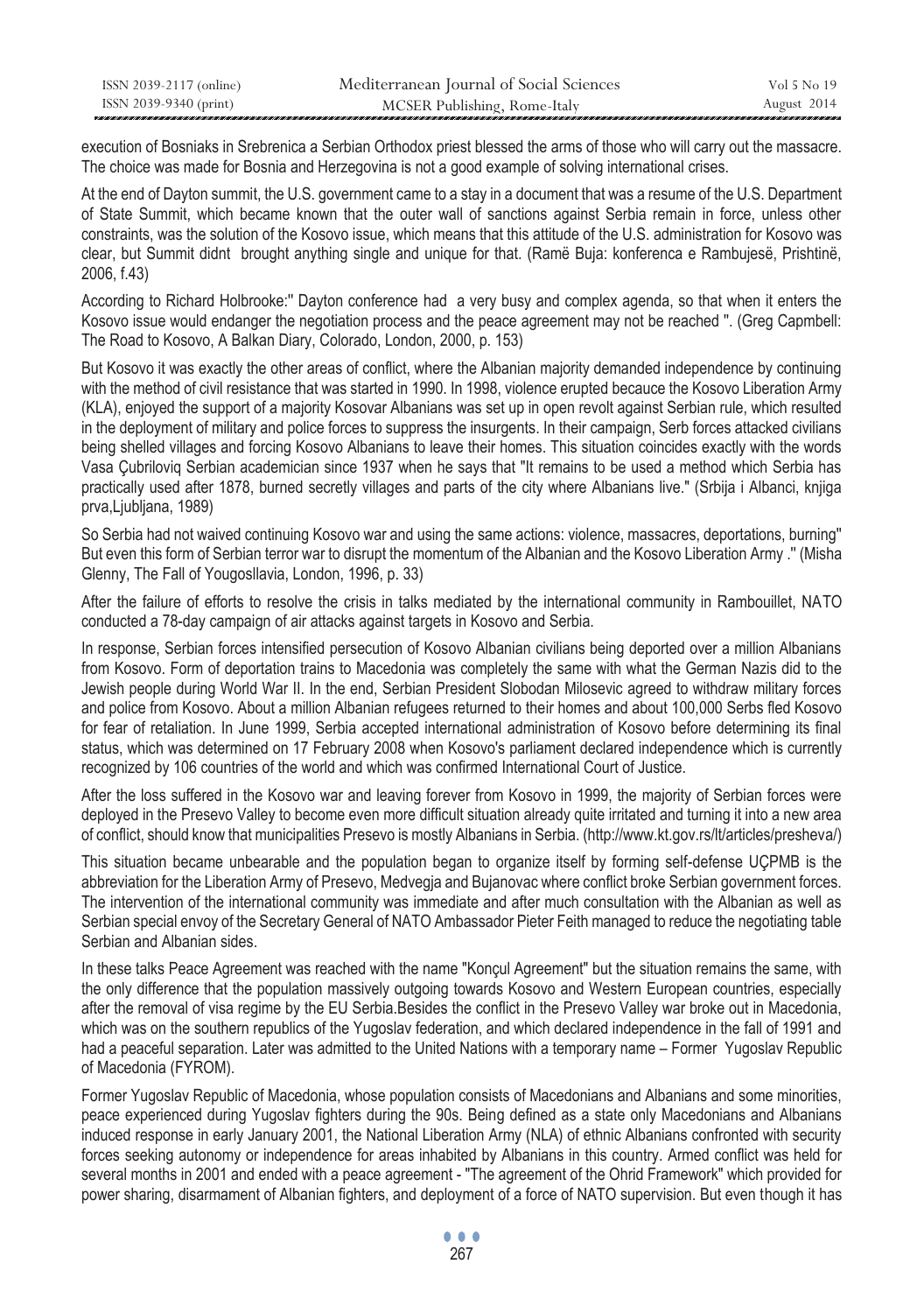been over 10 years since the war such agreement has not yet been fully implemented due to the numerous obstacles that come from the Skopje government

# **The Tribunal of Hague- ICTY**

Numerous atrocities carried out in Croatia initially and later in Bosnia and Herzegovina urged the international community to act. Since 1991, the United Nations took note of the situation and then encouraged parties in the conflict to respect international law. Reports of the massacre of thousands of civilians, rape and torture in prison camp, horrible images from surrounded cities and the suffering of hundreds of thousands displaced people from their homes set increased the awarness to move and take the step of the United Nations for the establishment of the commission of experts to assess the situation on the ground at the end of 1992.

In its report, the commission documented the terrible crimes and gave the UN Security General Secretary's evidence of serious violations of the Geneva Conventions and other violations of international humanitarian law. Based on these facts on May 25, 1993, the UN Security Council adopted Resolution 827. (http://www.un.org/en/sc/repertoire/9699/Chapter%208/Europe/96\_99\_8\_European\_27D\_International%20Criminal%20T ribunal.pdf)

Thus establishing the International Criminal Tribunal for the former Yugoslavia, known as the ICTY. This resolution contained ICTY Statute which determined the jurisdiction and the organizational structure as well as general criminal tribunal procedures. It was the first war crimes court's established by the United Nations and the first tribunal for war crimes since Nurenbergut and Tokyo tribunals. This date marked the beginning of the end of impunity for war crimes in the former Yugoslavia.

# **The achievements of the Tribunal –Bringing the leaders in front of responsibilities**

By putting individuals in front of the responsibiliites despite of their position, the tribunal has broken the tradition of impunity of war crimes. Tribunal raised charges against heads of state, prime ministers, army chiefs, members of governments and many other leaders from various parties in the conflict in Yugoslavia. Thanks tribunal, no question arises on whether leaders must be held accountable, but how we can be held accountable. '' European barbarism showed itself in the Balkans, with a neighbor, and neighbor killed in fratricidal wars that cost more than 200,000 lives and for ethnic cleansing of millions of human beings, mostly Muslims of Bosnia and Kosovo.'' (Garton Ash Anthony, the Free World, Random House, New York, 2004, p. 52)

### **Conclusions and recommendations**

From all what was mention in this paper rightly conclude that the former Yugoslavia had a significant role in regional and the international politics.International circumstances, especially the Cold War between the two blocs, East and West that enabled a very active role, especially through movement of not involvement in which way was introduced between these blocks.. Even though it was a country that unite different peoples with different cultures and with three major religions, these people lived for half a century in harmony with each other under the leadership of Yugoslav communists. Also note that the nationalisms of all oppressed peoples and boundless faith was for national army of Jugosllavia. But with the fall of the Berlin Wall as a symbol of communism and the division into blocks also Yugoslavia nationalist formed political parties and began to think of dividing from federation. More aggressive in this regard was shown Serbian nationalism which was the cause of many wars to claim the creation of a Big Serbia. The main reasons for the dissolution of Yugoslavia as was mentioned were economic situation, nationalism, international circumstances and the role of leaders.During process of disintegration of Yugoslavia was held six different scale conflicts that left over 300,000 people killed, thousands of women raped on mainly Bosnian Muslim, 2-3 million were refugees and was causing the war which world had not experienced since World War II. Dubrovnik, Vukovar, Srebrenica, Racak deportation trains Kosovo Albanians were the reasons that the international community Tribunal initially formed recently and used the force (Kosovo case) to stop the crimes.

Also we can conclude that the Tribunal imposed over 1,000 years in prison for the accused who were mostly Serb political and military leadership and innovation was putting in front of responsibilities of the political leaders (heads of states, prime ministers, ministers) or military (General, Admiral or the lower ranks), therefore no longer admitted dilemma whether to put